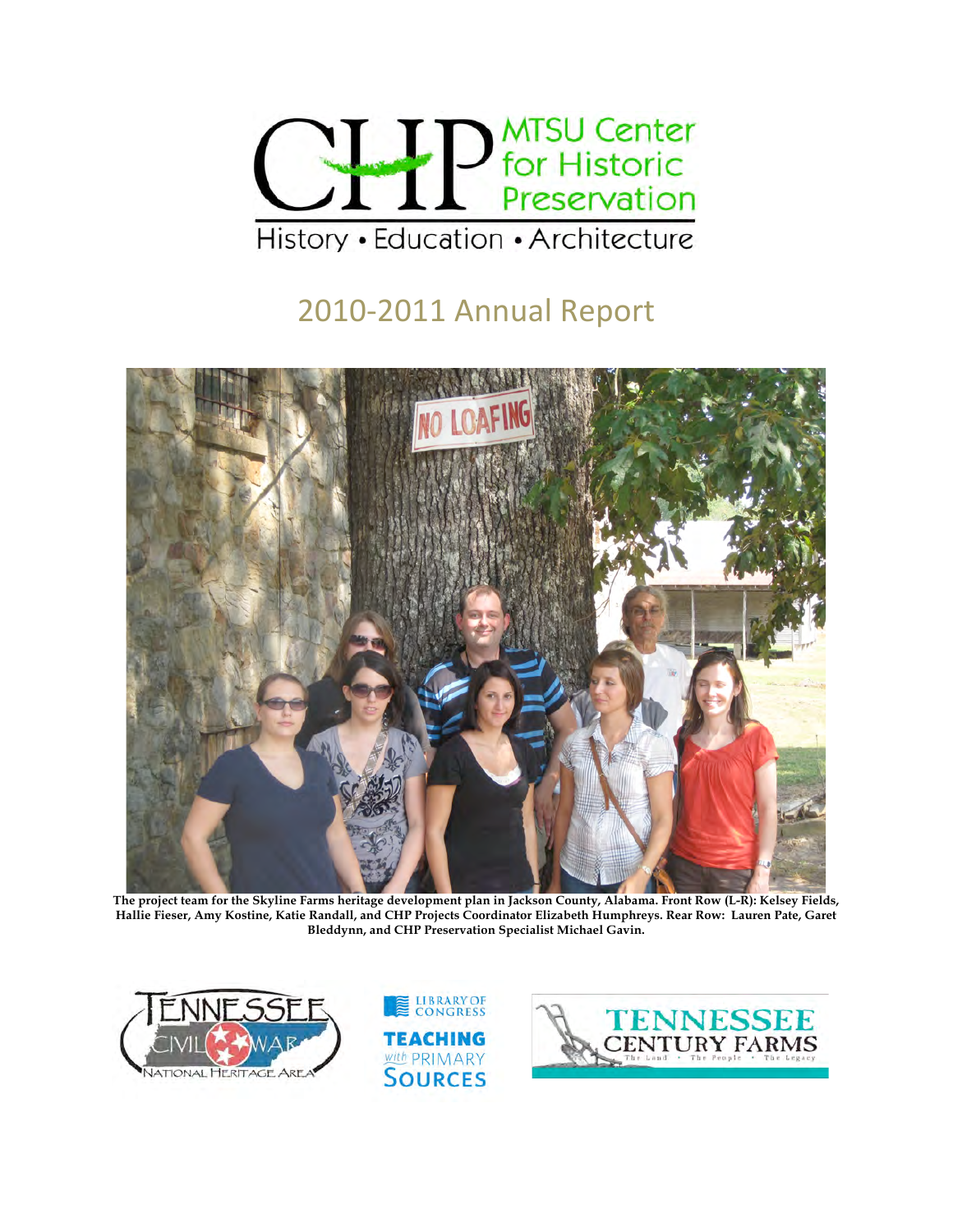## **INTRODUCTION, ROLE, SCOPE, AND MISSION**

The Center for Historic Preservation (CHP) at Middle Tennessee State University (MTSU) was established in 1984 as the university's first Center of Excellence and one of the nine original centers at the Tennessee Board of Regents universities. In 1989, the CHP received accomplished center status and in 1991 it became a full-time research and public service institute while continuing to shape MTSU academic programs by supporting and directing undergraduate and graduate students in research and experiential learning opportunities. In 2001, it became the administrator of the Tennessee Civil War National Heritage Area (Heritage Area), a partnership unit of the National Park Service. Heritage Area staff and projects work seamlessly with proven CHP initiatives to substantially enhance the effectiveness of statewide Civil War preservation programs. In 2008, the Center took on the Tennessee administration of Teaching with Primary Sources, a program of the Library of Congress, which has impacted K-12, college, and museum educators.



Dr. West was a featured speaker at the Dr. West's historic preservation seminar dedication of the renovated Douglass High worked with Franklin officials on a study School in Kingsport.  $\blacksquare$ 



The Center meets its goals and objectives through projects and programs that focus on the heritage development--the identification, research, preservation, interpretation, and promotion--of our historic environment. Through its varied resources, and its partnerships at local, state, and national levels, the Center responds to the requests, needs, and concerns of communities, individuals, agencies, and organizations, both governmental and not-for-profit, working towards historic preservation goals.

Working within state, regional, and national partnerships, the Center for Historic Preservation focuses its efforts on heritage area development, rural preservation, heritage education, heritage tourism, ethnic diversity, and internet-based databases. Consistent with the MTSU Academic Master Plan to enhance research and public service, the Center supports efforts to improve the education and quality of life for all Tennesseans. The CHP enhances our citizens' sense of place, pride, and identity through the interpretation and preservation of the historic sites, landscapes, and historical narratives that comprise the Tennessee experience.

To complement the MTSU Academic Master Plan's goal of creating experiential learning, the Center for Historic Preservation uses multiple field projects to teach selected courses in the History Department. Faculty and staff provide crucial infrastructure for the Ph.D. in Public History, financially supporting seven doctoral students as graduate assistants and fellows in 2010-11 while teaching 3 doctoral-level courses. The Center is a primary conduit for professional training and placement of M.A. students in public history and plays a significant role in directing M.A. theses in that graduate program. By offering graduate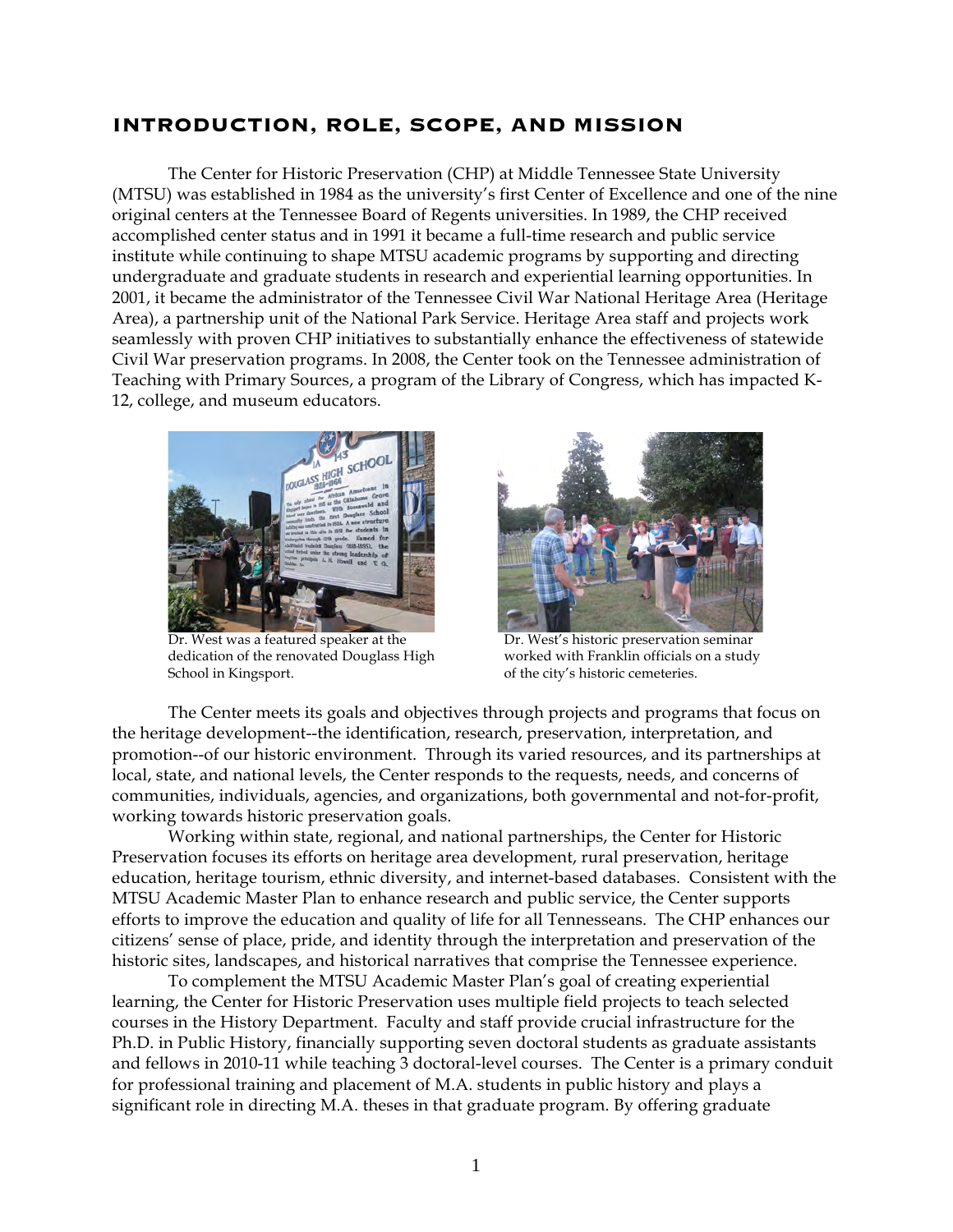assistantships in addition to internships and other opportunities for both undergraduates and graduates at its offices, the CHP provides interdisciplinary and applied working experiences and fosters a research culture for faculty, staff, and students. The Center's training expertise was showcased to national audiences through participation in an interpretation workshop for National Park Service employees and by multiple presentations at the Civil War Trust's national teacher workshop in Nashville during the summer of 2011.

The programs and projects of the CHP reflect and strongly support the general legislative mandates implemented by TBR/THEC when the Centers of Excellence were created in 1984. These are: (1) utilize present educational resources more effectively to achieve a genuine excellence in a specific field; (2) support the economic development of the state; (3) enhance the intellectual, cultural, and social climate of Tennessee citizens; (4) improve the research base of the state; and, (5) encourage institutions to increase support for educational and research activities from external sources.

# **EVALUATION OF ACTIVITIES AND PROGRAMS, 2010-11**

In its ninth year as a CHP initiative, **Building Local Capacity** continues to benefit the needs of Tennessee towns and institutions for historic preservation, heritage tourism, and heritage development. Its goal is to assist groups and officials to identify and use their heritage assets for sustainable community and institutional development, often through the strategies of adaptive reuse and sustainable tourism. MTSU students, under the supervision of CHP faculty and staff, are provided with practical on-the-job training and resume-building experiences.

In the past year graduate students worked with CHP staff and faculty to redesign and install new exhibits at the Heritage Center of Murfreesboro and Rutherford County. Through its Tennessee Civil War National Heritage Area program, the CHP also worked with the Lakeway Civil War Preservation Association to develop and install period rooms and exhibits at the Longstreet Headquarters in Russellville (Hamblen County) while also participating with Memphis teacher Mark Scott and his students at Memphis East High School in the planning for the President's Island School House project. Center staff also worked with Middle Tennessee Medical Center to develop a "history wall" exhibit for the new Murfreesboro hospital.

Student teams prepared heritage development reports for the Clay County Courthouse in Celina, Glen Leven Farm in Nashville, Buchanan Log House historic site in Donelson, and Cold Springs Farm/Camp Trousdale in Sumner County. Center staffers were part of the design team for the Centennial Park Master Plan (Nashville), which was released in November.



Cold Springs Farm is a historic family property in Sumner County and site of the Civil War Camp Trousdale. Staff and students prepared a heritage development plan for the property in 2011.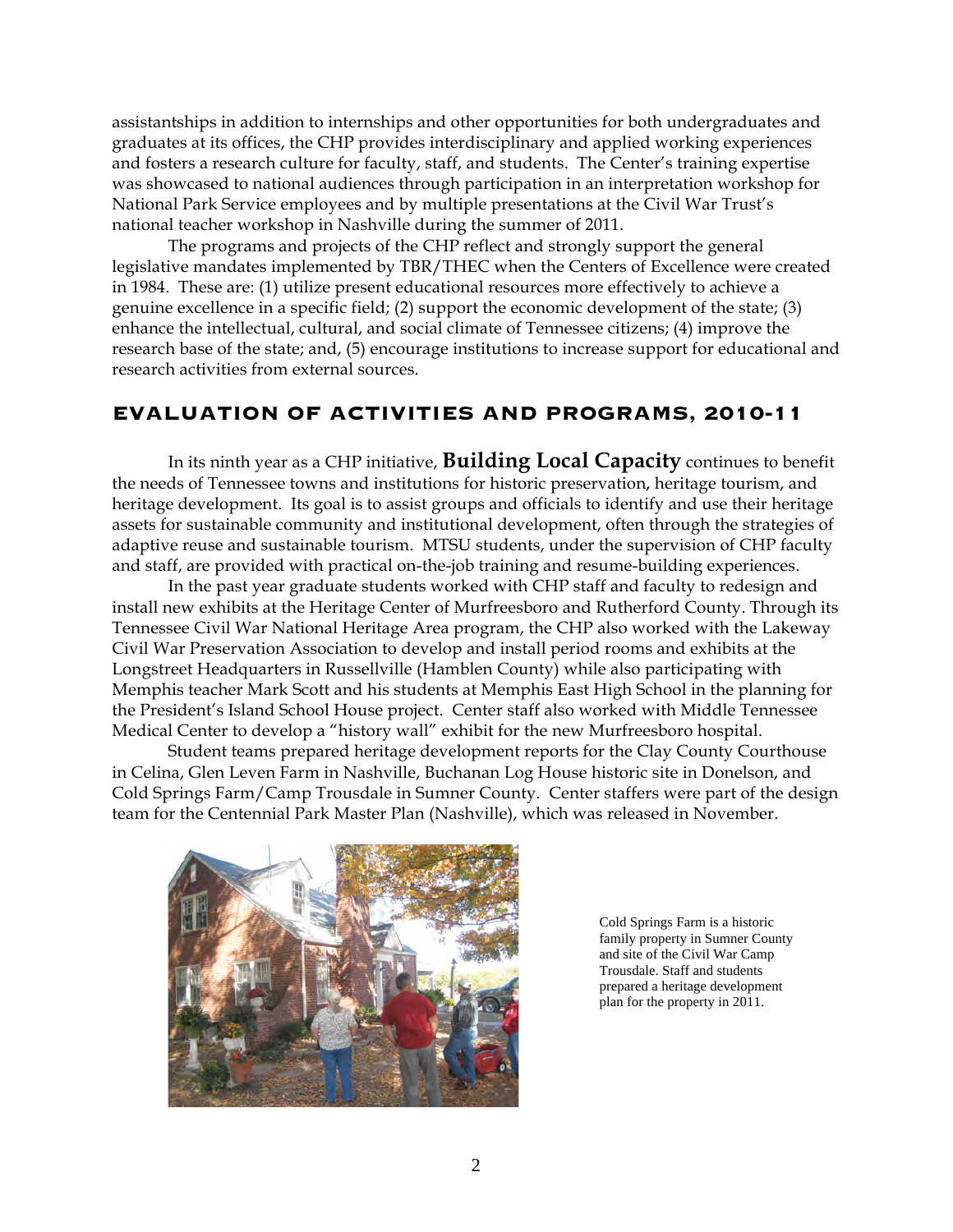The Cold Springs Farm/Camp Trousdale project was one of several in Sumner County. Graduate students and Center staff also began the Hawthorne Hill historic structure report (request of Tennessee Historical Commission) and helped to supervise the restoration of the Durham Chapel Rosenwald School in Bethpage and the Douglass-Clark House, a new site along the county's greenway. The CHP's Mike Gavin spent long hours at the site ensuring that the project met high preservation standards as the county mayor wished.

Through these partnerships with local governments, state agencies, communities, and property owners, the Center continues to regularly address how the state's heritage assets can be used to enhance the quality and quantity of life in Tennessee. Its strategy has been to make conservation goals and economic development needs work together. For example, Dr. West and MTSU graduate students continued their cooperative efforts with the Commissioner of Tourist Development, the Commissioner of Environment and Conservation, and the U.S. Environmental Protection Agency to conduct sustainable tourism workshops in Jackson, Knoxville, and Nashville in the fall of 2010. The Center also assisted Tennessee Tourism and individual communities with site research and writing for various segments of the new state scenic trails and byways program.

The Center continued its staff and student assistance to the restoration of Glen Leven Farm, a property of the Land Trust for Tennessee, located on Franklin Pike in Nashville. In 2010-11, Center staff and students, led by assistant director Caneta Hankins, prepared a interpretation and education plan for the property. Mike Gavin and Van West also assisted the Land Trust in developing restoration plans after a winter fire damaged the dwelling's rear wing. Dr. West also worked with the Land Trust to coordinate the President's Great America Outdoors listening session and luncheon at Glen Leven in August 2010. He gave a tour of the property to the assembled federal, state, and local decision makers and officials.



Dr. West, along with Land Trust staff and board members, met with Nashville Mayor Karl Dean to receive a state grant for Glen Leven's continued restoration from Governor Bredesen.

CHP graduate assistants have always benefited from projects placing properties and neighborhoods in the National Register of Historic Places. Nine projects were completed in 2010-11, including the WSM Radio Transmission Complex (for national significance) in Williamson County; the U.S. Navy Training Center (Shelby Park) and the Public Works Garage in Nashville; the Leming House in Coffee County, the Asia African-American School in Franklin County, the Tarpley Farm in Rutherford County, the Allen-Birdwell Farm in Greene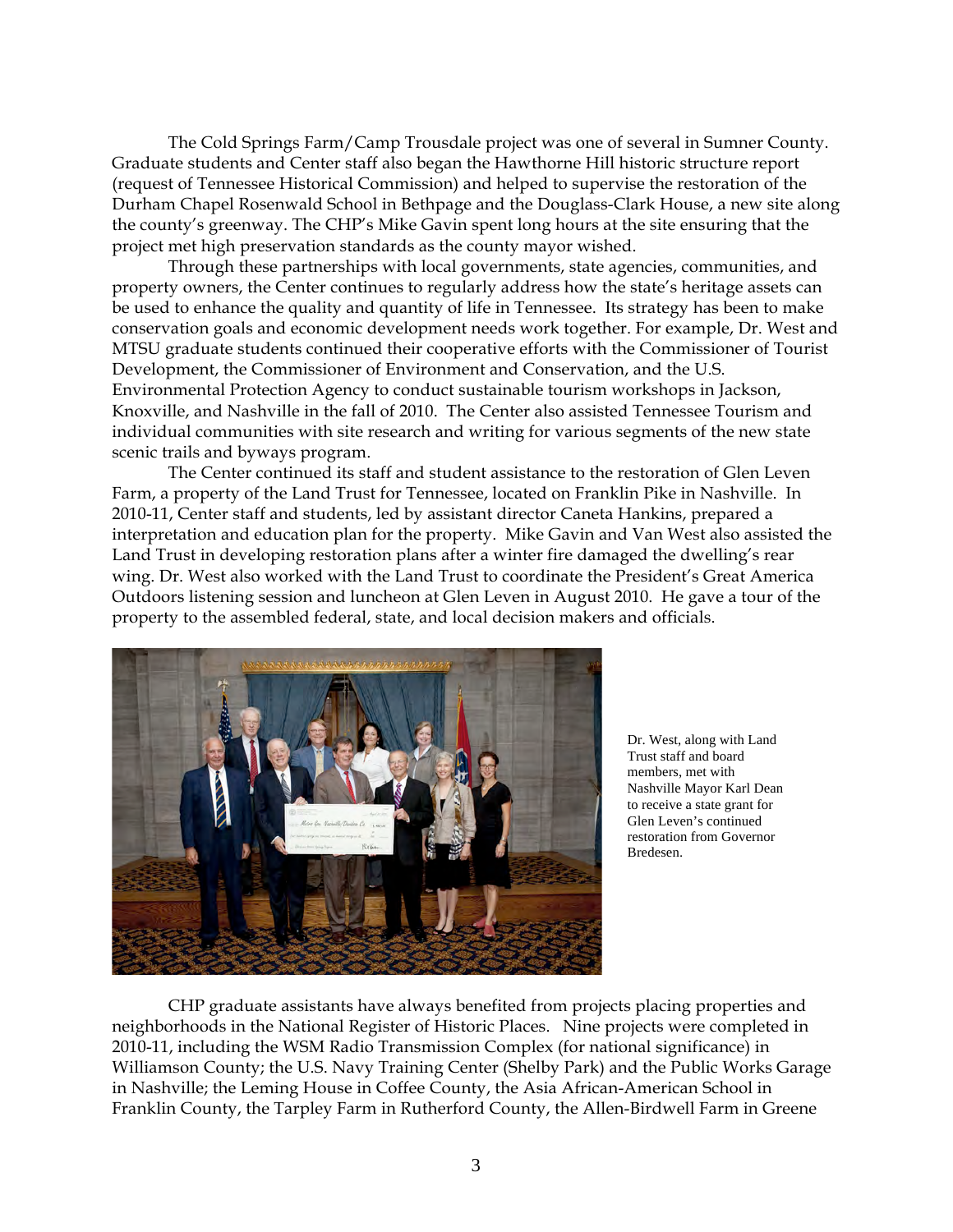County, the Douglass-Clark House in Sumner County, and the Henry Farm in Blount County.

The **Tennessee Civil War National Heritage Area** is the CHP's largest statewide program. Strong reciprocal partnerships form the foundation of its success. Faculty and staff provided leadership and support to organizations across the state, creating community-based opportunities for education, resource conservation, and tourism. Heritage Area partnerships empower residents and communities to become effective stewards of their resources. Maximizing this year's \$448,000 in federal appropriations, the Heritage Area's projects fulfilled education and interpretation goals, enhanced preservation efforts, and promoted economic development.

The Heritage Area is a primary partner in the Tennessee Civil War Trails program, which is funded by the Tennessee Department of Transportation and local matching grants and administered by the Tennessee Department of Tourist Development. Heritage Area historians and MTSU graduate students help to research texts and find images for the markers, which will total 300 across the state once the program's initial phase is completed in 2011. The contribution to the Civil War Trails program is part of the Heritage Area's commitment to the Tennessee Civil War Sesquicentennial Commission. Center director Carroll Van West is the co-chair of the commission and the Heritage Area provides leadership to this important state program. He was one of the featured speakers at the November 2010 kickoff signature event for the Sesquicentennial at TPAC in Nashville. The Heritage Area also provided funding, research support, and script review for the first two documentaries in the Tennessee Civil War series produced by Nashville Public Television, along with funding for a documentary of the signature event given to Tennessee educators.



Tourism Commissioner Susan Whitaker, Rep. Steve McDaniel, Dr. West and community leaders at the Parkers Crossroads marker dedication.

The Heritage Area produced many important planning tools for Tennessee communities, including the Franklin Cemeteries Assessment and Preservation Plan; the National Register nominations for the Douglass-Clark House, the Tarpley Farm, the Henry Farm, and the Allen-Birdwell Farm; the Clay County Courthouse Heritage Development Plan;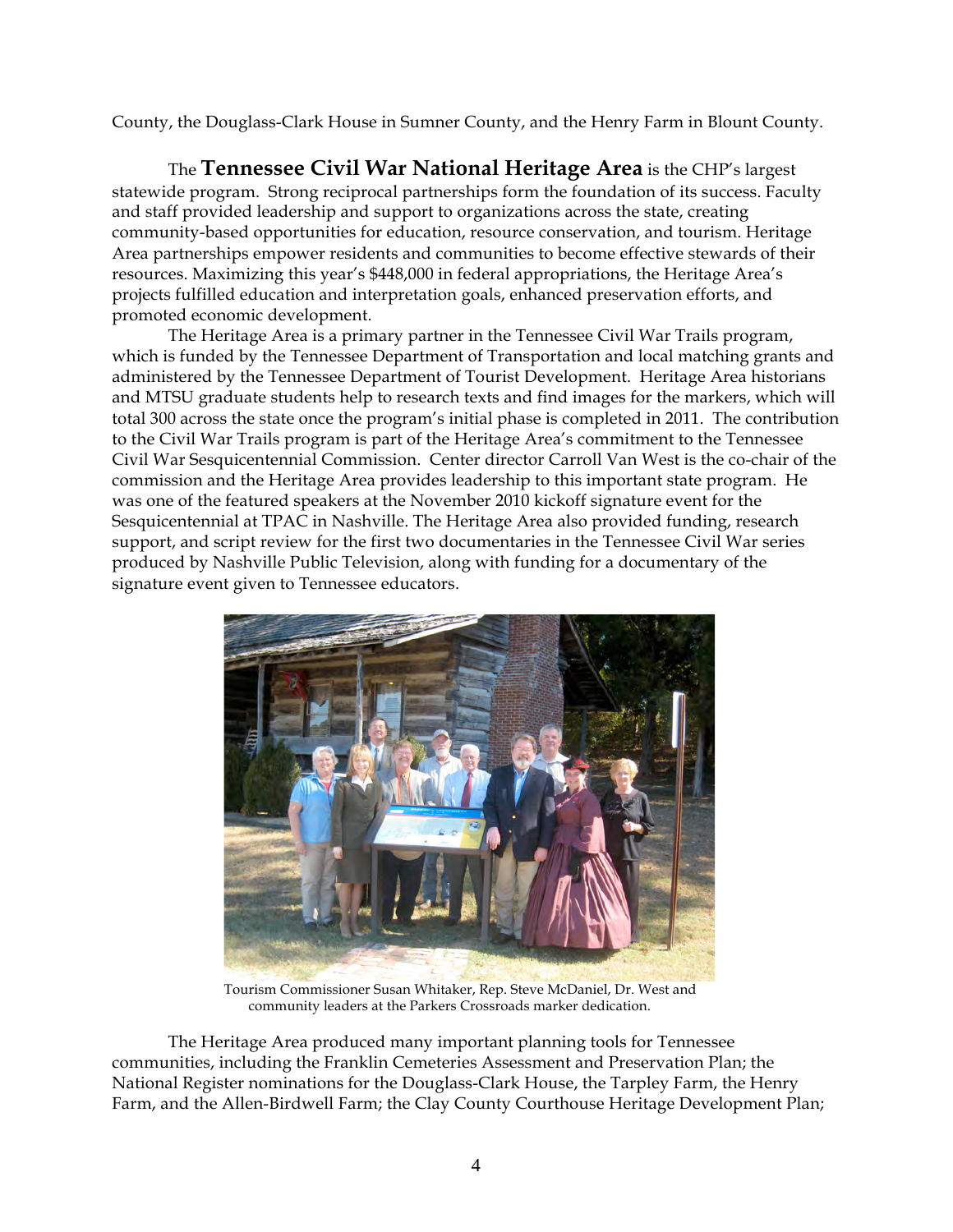and the Buchanan House (Donelson) Heritage Development Plan. Preservation specialist Mike Gavin also carried out assessments at Bleak House (Knoxville), the Enoch Brown Slave Cabins (Williamson County), and Doe Creek School (Henderson County). Through funding and advocacy, the Heritage Area has played significant roles in community efforts to create new battlefield parks in Franklin and Knoxville. It also is working closely with the Lakeway Civil War Preservation Association to open the Longstreet Headquarters site in Russellville in the fall of 2011.

Heritage education programming is another key part of the Heritage Area's efforts. Teacher workshops took place with the Stones River National Battlefield. Classroom materials and field trips from local schools occurred at the Heritage Area's The Heritage Center in Murfreesboro and at Glen Leven Farm in Nashville. One book group project with Linebaugh Public Library in Murfreesboro targeted adult learners and met at the Heritage Center, which is a key local partnership with the City of Murfreesboro, Main Street Murfreesboro, and the Rutherford County Government.



Heritage Area historian Dr. Antoinette van Zelm works with a class at The Heritage Center.

The Heritage Area regularly contributes to conferences, symposia, and public events about the Civil War across Tennessee. In May, the Heritage Area sponsored the Kentucky-Tennessee American Studies Association Conference, held at the Murfreesboro Heritage Center and the Rutherford County Courthouse. University professors, graduate students, and other interested individuals examined the Civil War through both historic accounts and contemporary expression. Following the conference theme, "Images, Sounds, and Meanings of the Civil War," the multi-media sessions drew from a variety of sources including diaries, newspapers, literature, official reports, political cartoons, photography, paintings, music, commemorations, and emancipation celebrations. Nashville-based artist Dane Carder shared his "Ghosts and Hopes" series of Civil War-inspired paintings during the keynote address.



Nashville artist Dane Carder and attendees at his keynote event at the Rutherford County Courthouse during the 2011 KY-TN ASA Conference. The Rutherford County Government consistently supports the Center's heritage programming in downtown Murfreesboro.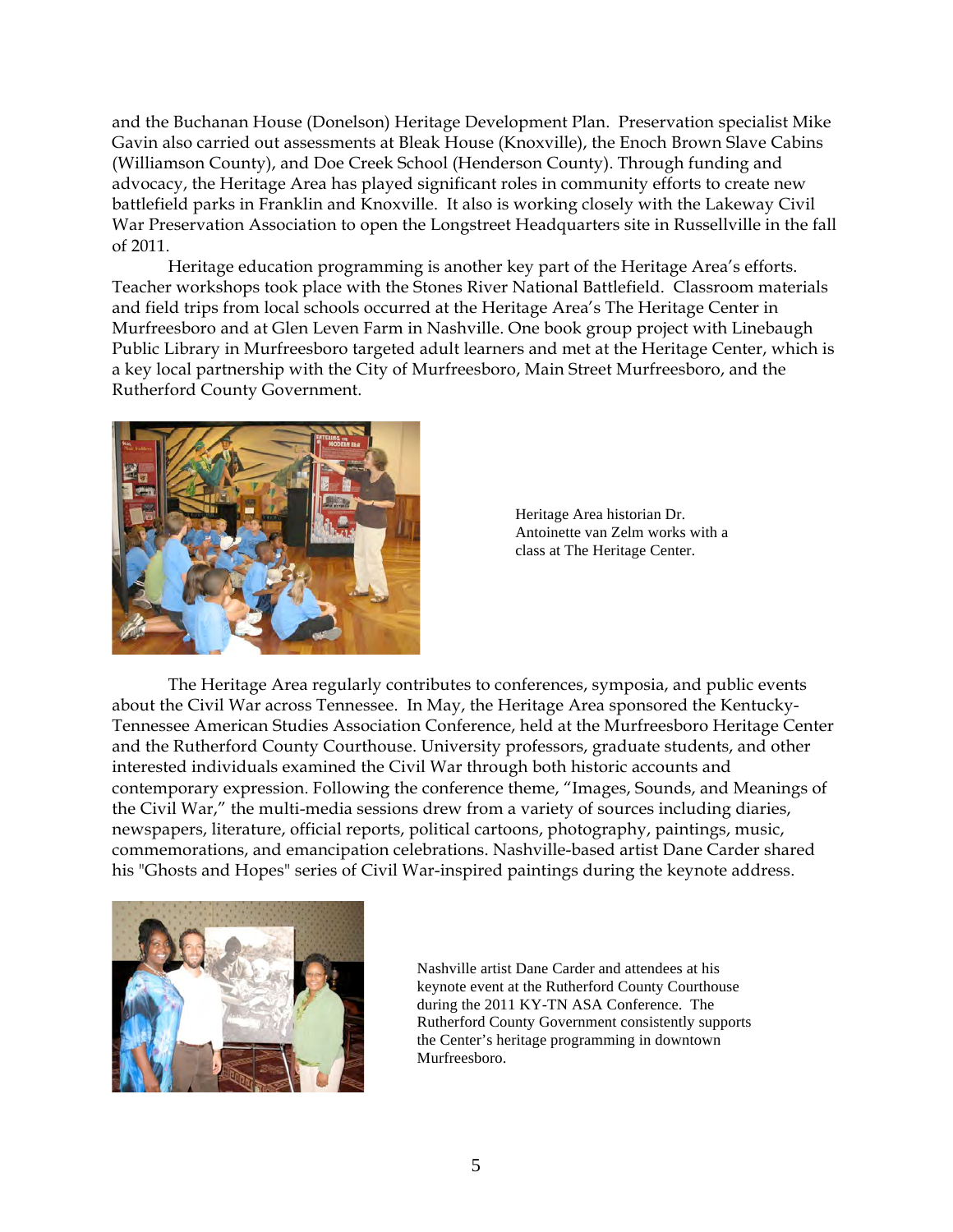The **Tennessee Century Farms program**, the oldest of the Center's statewide efforts, focused this year on the enhancement of various partnerships to promote the preservation of rural landscapes and family farms. The Tennessee Farmland Legacy Partnership is a consortium of twelve organizations including the Center. It provided workshops, training, and hosted a second Farmland Legacy Conference in November of 2011 (the first was in 2009) in Pigeon Forge. Assistant director Caneta Hankins worked primarily with Tennessee Department of Agriculture staff to plan the conference. At the closing event, sponsored by the Center, the featured keynote speaker was Blythe Semmer, a CHP alumnus and Sevier County Century Farm owner, who is a preservation planner with the President's Advisory Council on Historic Preservation in D. C. The Tennessee Farmland Legacy Partnership received the Governor's Environmental Stewardship Award in 2011.

Center staff and students prepared three nominations of Century Farms to the National Register of Historic Places: the Allen-Birdwell Farm (Greene County), the Henry Farm (Blount County), and the Tarpley Farm (Rutherford County).

The number of counties that held CHP-supported special events to honor Century Farmers numbered more than thirty this year. The Center produced a new Century Farms tabletop display for county fairs and other groups who are holding Century Farms events.

In cooperation with the Land Trust for Tennessee, Brown-Forman and Jack Daniel's, and Mayfield Dairy, Caneta Hankins participated in planning and made presentations at two events in Lynchburg and Athens. Century Farm owners learned more about conservation easements. Four Century Farms entered agreements with land trusts this year that will protect these properties from development.

Seventy-two farms were certified this year. One African American property, the Matt Gardner Homestead, located in Giles County, was designated a Century Farm. Seven farms founded by African Americans are now documented and a new link takes web site visitors directly to the stories of these farms.

 The CHP still produces a twice-yearly newsletter, which also appears in electronic form on the Century Farms web site. Caneta Hankins also made Century Farms presentations at a number of meetings, workshops, and conferences across Tennessee including the East Tennessee Preservation Alliance. In concert with Teaching with Primary Sources Across Tennessee, she developed an article and educational materials on agriculture and teaching with historic farms for the November 2010 newsletter.

**Heritage Education** is a key way for the Center to expand its impact on Tennessee communities. The CHP's Teaching with Primary Sources program, funded at \$600,000 for three years, is an important partnership with the Library of Congress. It emphasizes the development of critical thinking skills by using primary sources provided via the Internet from the vast collections of the Library of Congress. The program fits squarely into the CHP's mission of encouraging education from a wide variety of sources, from music to art to architecture to letters to diaries to newspapers to film. The Center's program has its own website (www.mtsu.edu/tps) and provides a monthly online newsletter for educators.

MTSU is a strong supporter of the Teaching with Primary Sources program and helps it meet its statewide mission. In the past year, Center faculty and staff held workshops and sessions, serving teachers from all nine congressional districts, in Knoxville, Nashville, Murfreesboro, Franklin, Martin, Clarksville, Cookeville, Chattanooga, Memphis, Dyersburg, and Hendersonville.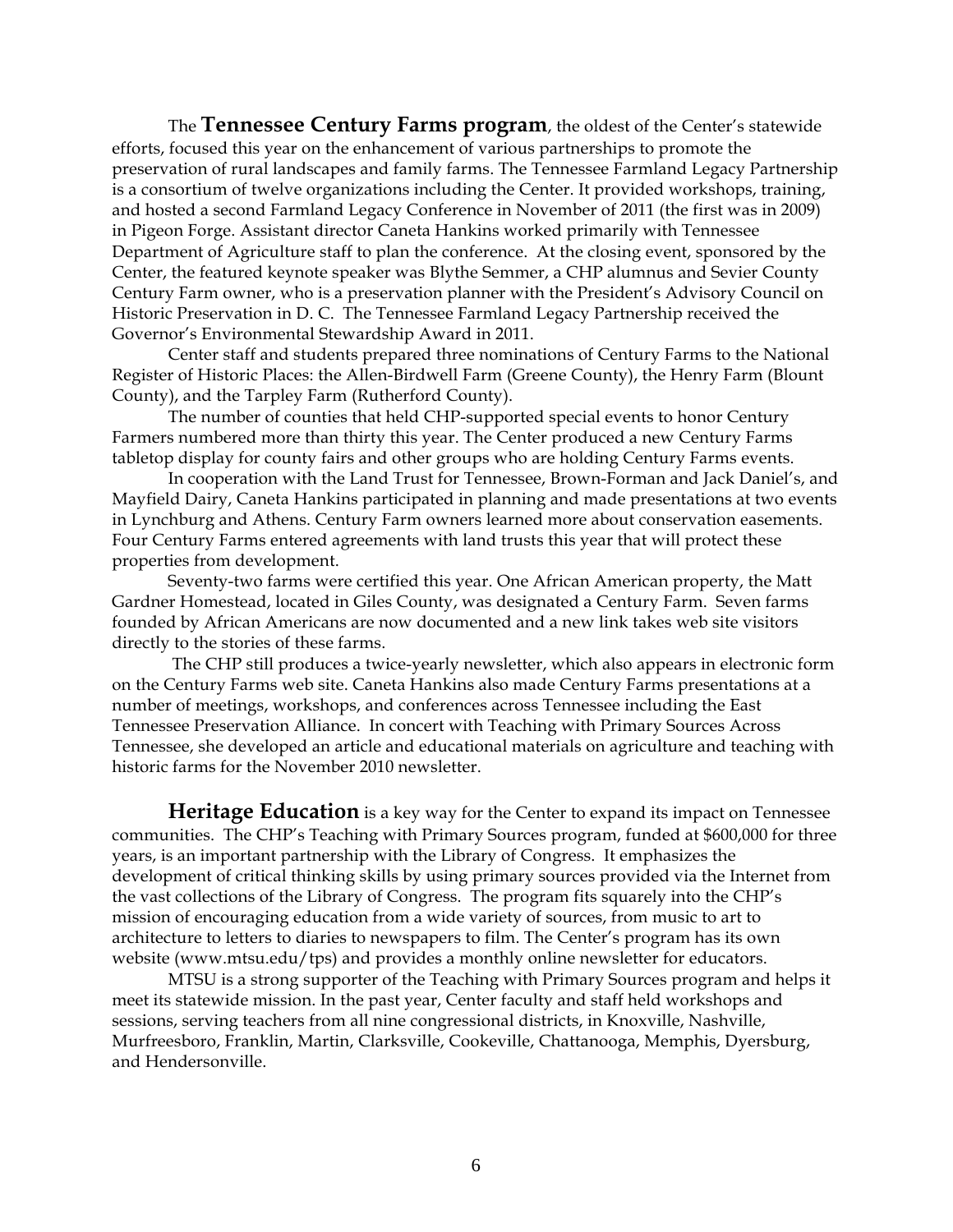Following MTSU's Academic Master Plan, the CHP continues to provide studentcentered, experience-based educational opportunities for undergraduate, masters, and Ph.D. students. MTSU students, as documented above, benefit significantly in both their stipends and the experiences they experience through the Center's many field projects. The Center funded the assistantships and stipends for sixteen graduate students in 2010-11. Its management of the Murfreesboro Heritage Center, which is partnership between the Center, Main Street Murfreesboro, the City of Murfreesboro, and Rutherford County Government, provides a key laboratory for professional training and programming. MTSU undergraduate and graduate students provide all sorts of interpretive and education experiences for residents, classrooms, and visitors. The Heritage Center's Community Heritage Lecture Series gives graduate students a chance to educate and interact with local residents about their research projects.

The Center's **Heritage Diversity** program looks for opportunities to bring neglected topics, stories, and places to greater attention. Assistant director Caneta Hankins explored the story of Scots-Irish and Irish migration to Tennessee in the late eighteenth century through the study of the 1825 brick house of first generation American Francis Rogan. With CHP guidance and assistance, the house was moved to the Ulster-American Folk Park in County Tyrone, Northern Ireland. Staff, students, and alumni were involved in the documentation, research, dismantling, reconstruction, and furnishing of the house, which is scheduled to open at the Folk Park in the late summer of 2011. Additionally, Center staff and students developed a website to tell the saga of the Rogan family and this international project.

Support and assistance to Rosenwald Schools continues to be a priority. The Center's partnership with the National Trust for Historic Preservation and the Tennessee Preservation Trust brought a much-needed award of \$40,000 from the Lowe's Charitable and Educational Foundation for the restoration of the Durham's Chapel Rosenwald School in Sumner County. That work is nearing completion with Anne-Leslie Owens, Center manager, serving on the oversight committee and Paul Hoffman, former Center graduate assistant, serving as the project manager. In the West Tennessee community of Milan, Dr. West, Elizabeth Humphreys, graduate assistant Leigh Ann Gardner, and Dr. Mary Hoffschwelle from the MTSU Department of History are working with members of the Polk-Clark Alumni Association to research and write a National Register of Historic Places Nomination for Milan's historic Rosenwald School, the Polk-Clark School, along with other properties in the county.



Hair Conrad Cabin near Cleveland, one of the Leigh Ann Gardner and Elizabeth Humphreys



Trail of Tears project sites in 2011. work with the community at the Polk-Clark school.

Graduate assistant Amy Kostine spent the 2011 summer working with Dr. West and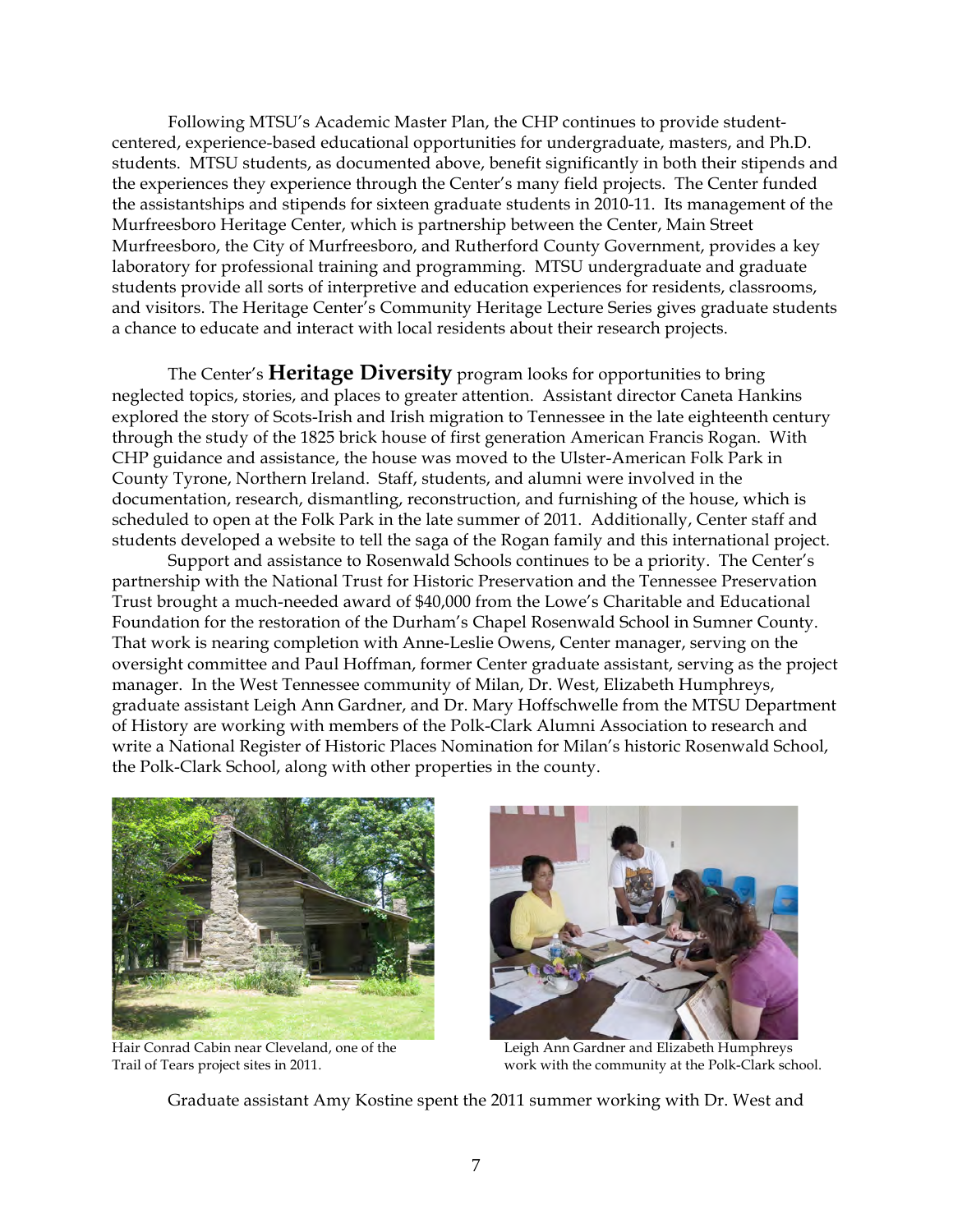state and federal officials on documenting and interpreting Trail of Tears properties throughout Tennessee. Kostine and West are working closely with Bradley County residents, Cherokees, and local officials on the creation of a Hiwassee River greenway and interpretive center.

Creating and supporting **Research Databases** not only helps the Center meet its daily needs for research and information but it also supports the Center's efforts in other project areas. Center websites include the Tennessee Century Farms program, the Tennessee Civil War National Heritage Area, and the Teaching with Primary Sources across Tennessee program.

Keeping its commitment to student-centered learning, the Center maintains ties with a large, diverse, and accomplished network of alumni through a monthly electronic newsletter from the director, the Center's twice-yearly electronic newsletter and MTSU receptions/events at the National Trust for Historic Preservation conference and the National Council of Public History. The Center also produces a print edition of the Tennessee Century Farm newsletter and the quarterly electronic edition of the Tennessee Civil War National Heritage Area Newsletter.

The Center's role in providing **Academic Support** to the goals of MTSU focuses on support for the university's nationally recognized programs in historic preservation and public history. The CHP and its major nationally associated programs, the National Park Service's Tennessee Civil War National Heritage Area and the Library of Congress's Teaching with Primary Sources, provide students with professional supervision and expert instruction, as well as resources including reference materials, computer equipment and software, and office space to enable them to successfully complete assigned projects and their own research efficiently and on schedule. The laboratory created by The Heritage Center of Murfreesboro and Rutherford County gives students opportunities to have "real-world" learning experiences in developing museum exhibit designs, exhibitions, interpretive tours, and heritage education materials.





An excellent example is the current exhibit, "Communities, Competitions, and the University Campus," timed to coincide with the role of MTSU and Murfreesboro in hosting state championship tournaments in basketball and spring sports as well as the university's own Centennial celebration in 2011. Sara Beth Gideon of Nashville curated the exhibit as her senior honors thesis, under the direction of Dr. West. The exhibit is the Heritage Center's contribution to the MTSU Centennial. Center staffers also are involved in the planning committee for the Murfreesboro Bicentennial and the statewide committee planning for the War of 1812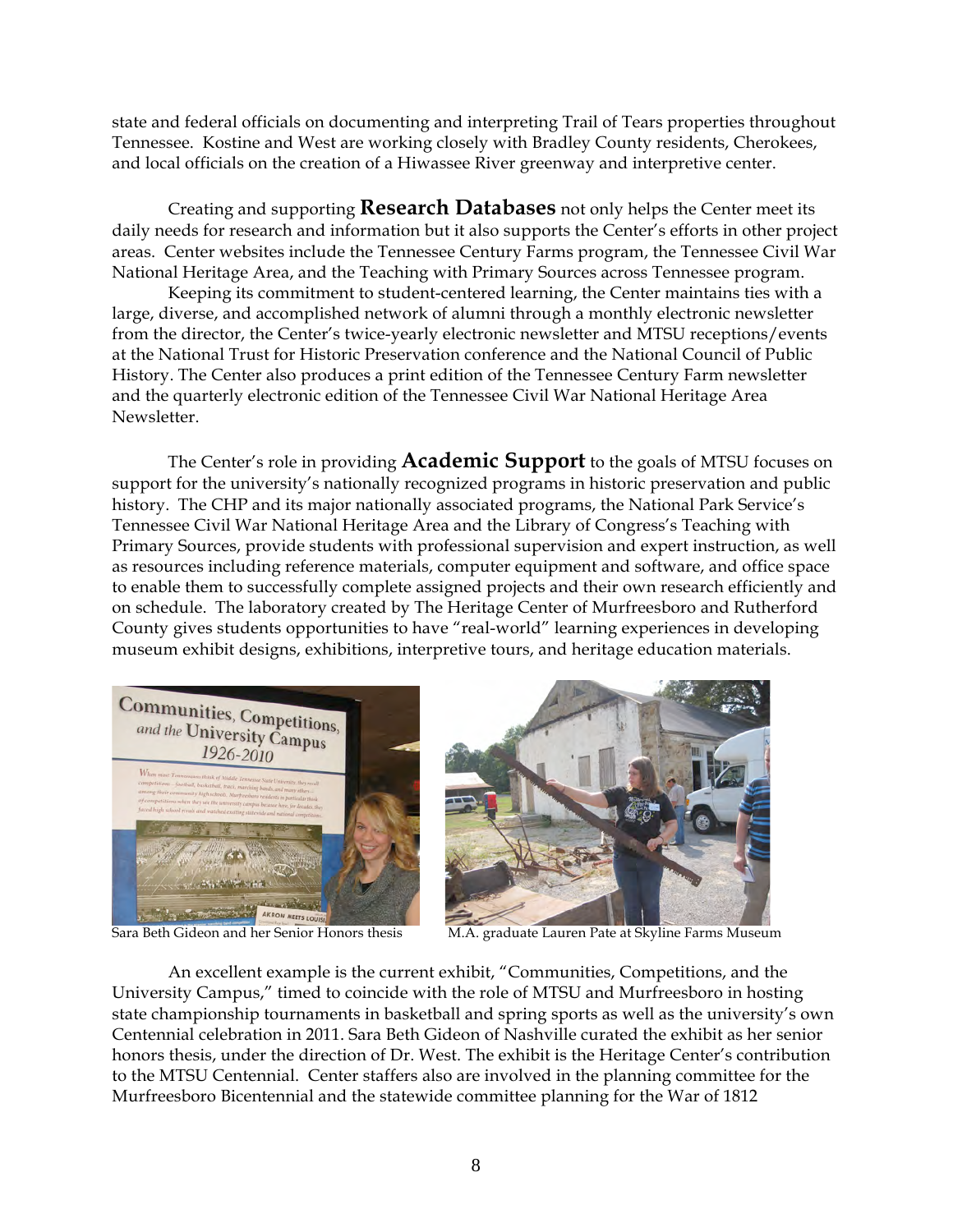bicentennial.

The Center prides itself in creating a research culture that involves faculty, staff, undergraduates from multiple disciplines. The synergy between research, education, and public service equips students to compete well in positions across the nation. Center assistants from the past year have taken professional positions in Knoxville, Nashville, and St. Louis.

The Center director also directed to completion the Ph.D. degree of Susan Knowles. The Center provided financial aid and research assistance to six additional Ph.D. students in the past year. The CHP director taught three graduate classes in the MTSU Public History Program: American Architectural Survey, Seminar in Historic Preservation, and the Essentials of Historic Preservation and Cultural Resource Management. He also served on multiple Ph.D. and M.A. committees and directed four theses to completion.



In the spring, the Center began working with Memphis East High School teacher Mark Scott and his students on an exhibit about the President's Island School House. Here is a great opportunity to link MTSU graduate students with the state's high schools in a heritage project.

#### **Faculty and Staff of the Center for Historic Preservation, 2010-2011**

Director: Dr. Carroll Van West Assistant Director: Caneta S. Hankins Research Professor: Dr. Stacey R. Graham Programs Manager: Anne-Leslie Owens Heritage Area Preservation Specialist: Michael T. Gavin Projects Coordinator: Elizabeth Moore Humphreys Heritage Area Historian: Dr. Antoinette G. van Zelm Heritage Center Program Assistant: Jennifer Butt Heritage Area Federal Liaison: Laura S. Holder Executive Aide: Cindy Duke Secretary 2: Ann Hendrix

#### **Ph. D. Graduate Assistants and Fellows**

Jane Davis, Kristen Baldwin Deathridge, Abby Gautreau, Spurgeon King, Susan Knowles, Katie O'Bryan, Sade Turnipseed

#### **M.A. Graduate Assistants**

Jessica Bandel, Hallie Fieser, Leigh Ann Gardner, Catherine Hawkins, Amy Kostine, Cheri LaFlamme, Brian Manifold, Lauren Pate, Katie Randall, Sara Rieger, Jessica White

#### **Undergraduate Assistant:**

Sara Beth Gideon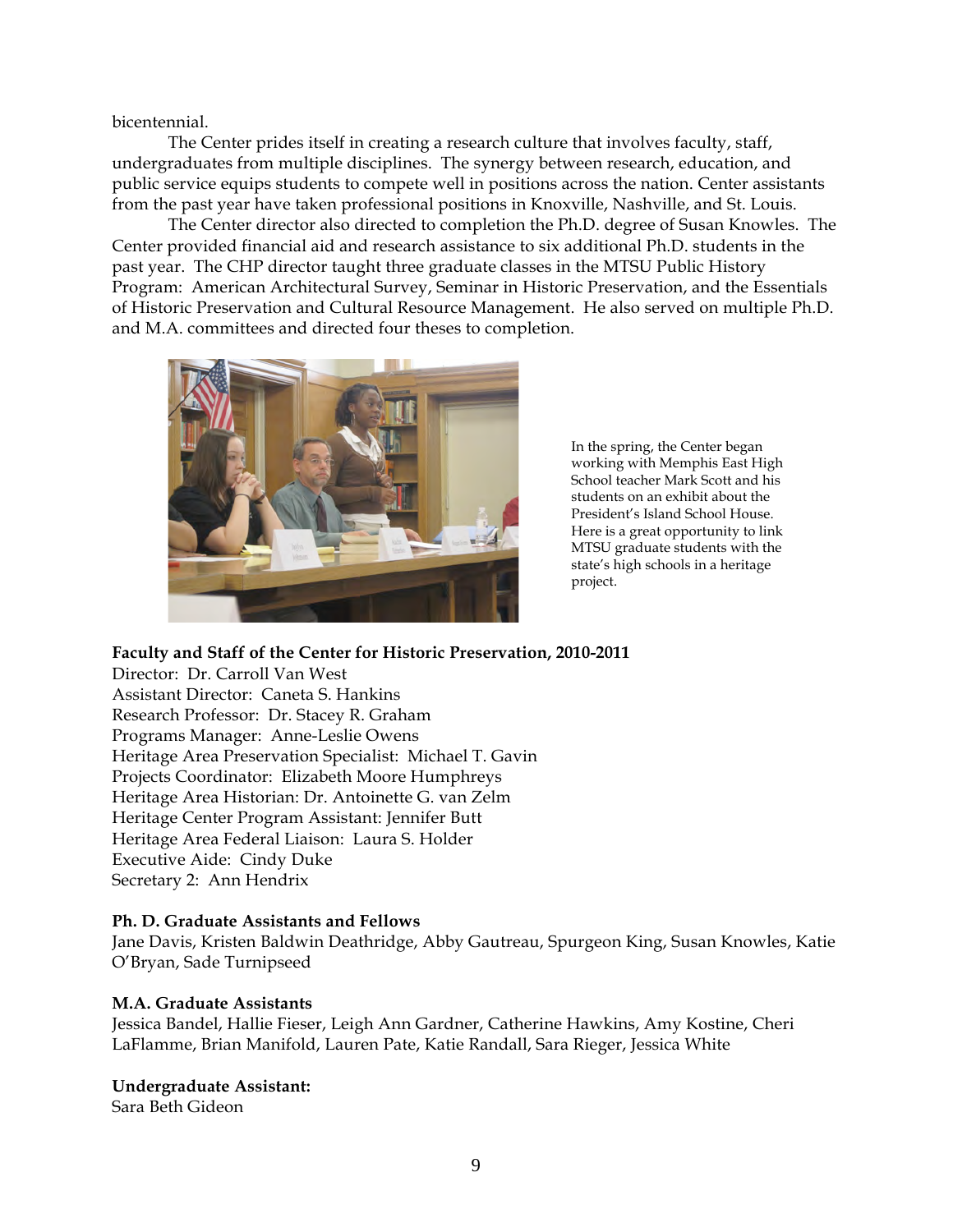# **Center for Historic Preservation Benchmarks, 2010-11**

## **Peer-Reviewed Books, Articles, Chapters**

- West, Carroll Van (editor in chief). *Tennessee Encyclopedia of History and Culture*. Electronic edition, 2010-11 updates. Knoxville: University of Tennessee Press, 2011.
- West, Carroll Van. "Special Places from Our Past for Our Future." *Historic Tennessee*. Franklin: Grandin Hood and Tennessee Preservation Trust, 2010.

#### **Major Research Reports, National Register Nominations, Exhibits**

- Butt, Jennifer, Michael T. Gavin, Jessica Bandel, and Amy Kostine. "Cold Spring Farm Heritage Development Plan." May 2011.
- Gavin, Michael T. and Katherine Merzbacher O'Bryan. "Contextual and Architectural History*,*  Condition Assessment, and Interpretive Plan for the Buchanan Log House." Prepared for the Metro Nashville Historical Commission and the Buchanan Log House Chapter, Association of the Preservation of Tennessee Antiquities, Nashville. March 2011.
- Gavin, Michael T. and Sara Reiger. "Henry Farm (additional documentation and boundary increase), Blount County, Tennessee." National Register of Historic Places Nomination, Tennessee Historical Commission, Nashville, July 2011.
- Gideon, Sara Beth, Carroll Van West, and Jennifer Butt. "Competitions at MTSU: A Community Legacy" Exhibit. The Heritage Center, Murfreesboro, TN.
- Hankins, Caneta S., Abby Gautreau, and Kathryn Rosta. "Glen Leven: Telling Its Stories. A Education and Interpretive Plan." The Land Trust for Tennessee, Nashville, June 2011.
- Hankins, Caneta S., Sara Rieger, Katie Rosta, Mandi Pitt, Kristen O'Hare, and Brigitte Eubank, "Franklin Cemeteries Project and Preservation Plan: Old City Cemetery and Rest Haven." Prepared for the City of Franklin, December 2010.
- Holder, Laura S. *Tennessee Civil War National Heritage Area FY 2010-2011 Annual Report.*  Publication prepared for the National Park Service, November 2010.
- Humphreys, Elizabeth Moore "Douglass-Clark House, Sumner County, Tennessee." National Register of Historic Places Nomination, Tennessee Historical Commission, Nashville, March 2011.
- Humphreys, Elizabeth Moore, Carroll Van West, Hallie Fieser, Abigail Gautreau, with Spring 2011 Seminar in Historic Preservation students. "Architectural Inventory: Monteagle Sunday School Assembly." Prepared for the Monteagle Sunday School Assembly, May 2011.
- Humphreys, Elizabeth Moore and Cheri LaFlamme. "Searcy-Matthews-Tarpley Farm, Rutherford County, Tennessee." National Register of Historic Places Nomination, Tennessee Historical Commission, Nashville, July 2011.
- Humphreys, Elizabeth Moore and Hallie Fieser. "U.S. Naval Reserve Training Center (NRTC), Davidson County, Tennessee." National Register of Historic Places Nomination, Tennessee Historical Commission, Nashville, July 2011.
- Humphreys, Elizabeth Moore and Katherine Merzbacher O'Bryan. "Asia School, Franklin County, Tennessee." National Register of Historic Places Nomination, Tennessee Historical Commission, Nashville, July 2011.
- Humphreys, Elizabeth Moore and Katherine Merzbacher O'Bryan. "Conditions Assessment and Heritage Development Plan for the Asia School and Cemeteries." Prepared for the community of Asia, July 2010.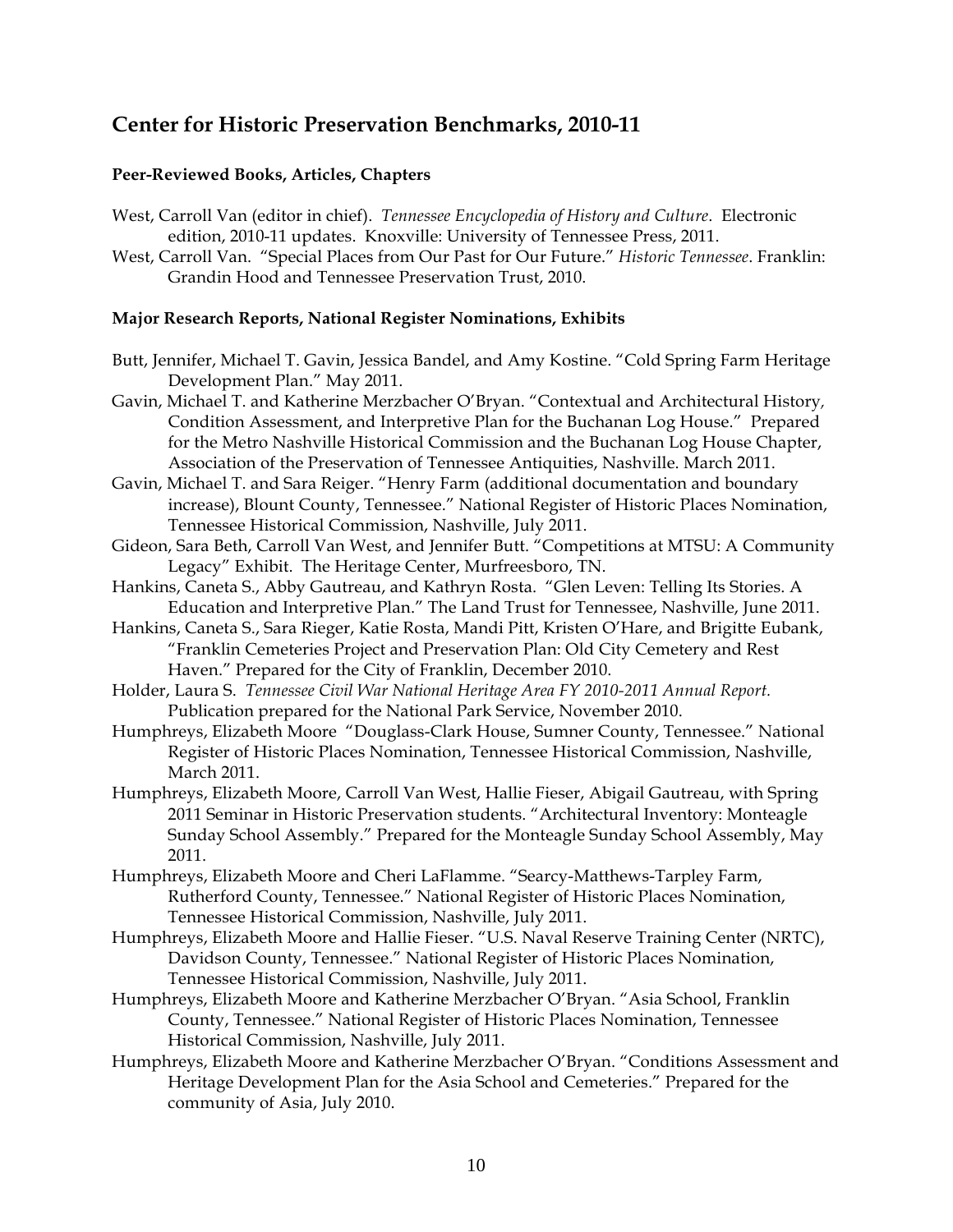- Humphreys, Elizabeth Moore and Katie Randall. "Municipal Public Works Garage Industrial District, Davidson County, Tennessee." National Register of Historic Places Nomination, Tennessee Historical Commission, Nashville November 2010.
- Humphreys, Elizabeth Moore and Kristen Baldwin Deathridge. "The John H. Leming House, Coffee County, Tennessee." National Register of Historic Places Nomination, Tennessee Historical Commission, Nashville, March 2011.
- Owens, Anne-Leslie, Carroll Van West, Michael T. Gavin, Jessica Bandel, with Spring 2011 Seminar in American Material Culture students. "Clay County Courthouse, Celina, Tennessee: Heritage Development Plan." Celina: Clay County, May 2011.
- van Zelm, Antoinette G., Michael T. Gavin, Spurgeon King, Carroll Van West, Lauren Pate, and Jessi White. *The Longstreet Headquarters: An Exhibit with Period Rooms*. Prepared for the Lakeway Civil War Preservation Association, Morristown, Tennessee, May 2011.
- West, Carroll Van and Elizabeth Moore Humphreys. "Allen-Birdwell Farm, Greene County, Tennessee." National Register of Historic Places Nomination, Tennessee Historical Commission, Nashville, March 2011.
- West, Carroll Van and Elizabeth Moore Humphreys. "WSM Radio Transmission Complex, Williamson County, Tennessee." National Register of Historic Places Nomination Form, Tennessee Historical Commission, Nashville, March 2011.
- West, Carroll Van, Elizabeth Moore Humphreys, Michael T. Gavin, with Fall 2010 Essentials in Historic Preservation students. "Skyline Farms, Jackson County, AL, Heritage Development Plan." Skyline, AL: Skyline Heritage Association, March 2011.
- West, Carroll Van, Elizabeth Moore Humphreys, Michael T. Gavin, with Spring 2010 Seminar in Historic Preservation students. "Glen Leven: Historic Structure Report and Archaeological Reconnaissance Survey." Nashville: Land Trust for Tennessee, January 2011.
- West, Carroll Van and Anne-Leslie Owens. "History Wall at Middle Tennessee Medical Center" Exhibit. October 2010.
- West, Carroll Van, Elizabeth Moore Humphreys, Katie O'Bryan, and Kristen Deathridge." "Analysis of Federal Preservation Policies and Legislation." Preservation Action Foundation, Washington, D.C., September 2010.

## **Published Book Reviews**

- Gavin, Michael T. Reviews of *The Battle of Shiloh and the Organizations Engaged*, by David W. Reed and *Diehard Rebels: The Confederate Culture of Invincibility,* by Jason Phillips. In *Tennessee Historical Quarterly* 69 (No.1 2010): 94-97.
- Humphreys, Elizabeth Moore. Review of *The Future of the Past: A Conservation Ethic for Architecture, Urbanism, and Historic Preservation*., by Steven W. Semes. *AASLH History News* 65 no. 3 (Summer 2010): 31-32.
- van Zelm, Antoinette G. Review of *Great Things Are Expected of Us: The Letters of Colonel C. Irvine Walker, 10th South Carolina Infantry, C.S.A.*, by William Lee White and Charles Denny Runion, eds. *The South Carolina Historical Magazine* 111 (Jan.-Apr. 2010): 88-90.

## **Professional Papers, Presentations, and Workshops**

Duke, Kira V. and Stacey R. Graham. "Written Word as Primary Source: Utilizing the Library of Congress in Your Classroom." Tennessee Council for History Education Conference. Nashville, November 2010.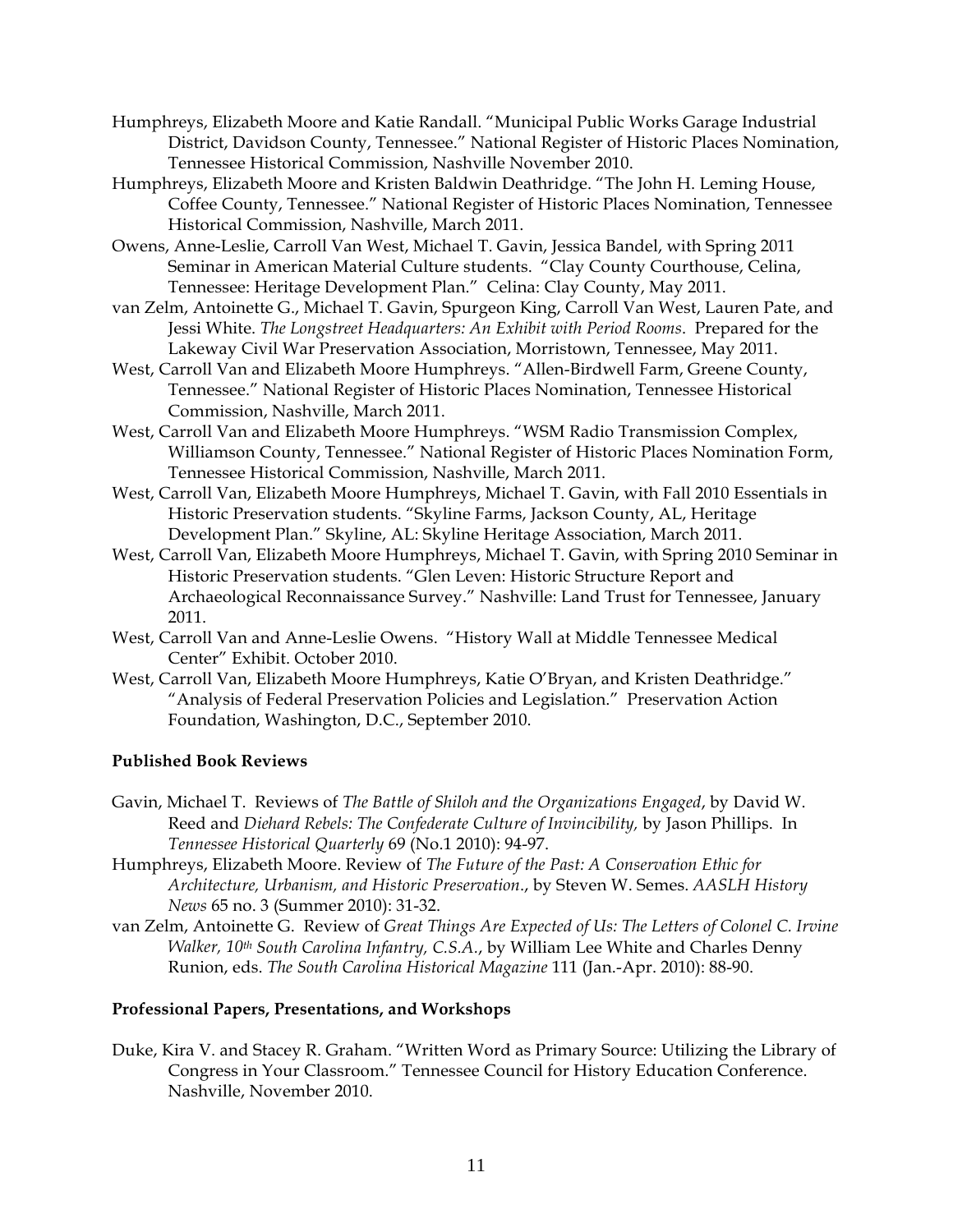- Gavin, Michael T. "The Tennessee Civil War National Heritage Area." Ohio Valley History Conference, Tennessee Tech University, Cookeville, October 15, 2010.
- Gavin, Michael T. "The Log Houses of Middle Tennessee." South Central Historical Archaeology Conference, Radnor Lake State Natural Area, Nashville, November 14, 2010. and the Tennessee Decorative Arts Symposium: The People's Present from the Past, Belmont Mansion, Nashville, April 9, 2011.
- Graham, Stacey R. "Using the Library of Congress to Connect Students to Primary Sources." Tennessee Association of School Librarians Conference. Murfreesboro, November 2010.
- Graham, Stacey R. and Kira V. Duke. "Finding Primary Sources from the Library of Congress" and "Practical Applications for the Classroom." Tennessee Council for the Social Studies Conference. Franklin, March 2011.
- Graham, Stacey R. and Kira V. Duke. "Focus on Math, Technology, and Engineering." Tennessee Math Teachers Association Conference. Martin, September 2010.
- Graham, Stacey R. and Kira V. Duke. "Integrating the Library of Congress and Online Primary Sources Into Your Teaching." Tennessee Education Technology Conference. Nashville, December 2010.
- Hankins, Caneta S. "Tennessee's Century Farmers and Tourism: Making Connections." East Tennessee Preservation Alliance Conference, Rugby, October 2010.
- Hankins, Caneta S. "Honoring Century Farmers on Tennessee's Quilt Trails," Tennessee Farmland Legacy Conference, Pigeon Forge, November 2010.
- Hankins, Caneta S. "Tennessee's Century Farms," University of Tennessee Extension Agents Conference, Murfreesboro, March 2011.
- West, Carroll Van. "Southern Highways and New Deal Infrastructure: A Look at the Dixie Highway and Lee Highway in Tennessee." Southeast Society of Architectural Historians Annual Meeting, Chattanooga. October 2010.
- West, Carroll Van. "Heritage Assets and Sustainable Environments and Sustainable Tourism." U.S. Environmental Protection Agency, Tennessee Department of Environment and Conservation, and Tennessee Department of Tourist Development. Workshops Held at Gatlinburg, Knoxville, and Jackson, July-October 2010.
- West, Carroll Van. "The Coming of the Civil War Sesquicentennial and Public History." Plenary Event, National Council of Public History Annual Meeting, Pensacola, FL. April 2011.
- West, Carroll Van. "Greenways, Trails, and Heritage Development." Tennessee Parks and Greenways Conference. Murfreesboro, TN. April 2011.
- van Zelm, Antoinette G. "'Great Excitement Up': Two Female Diarists in Occupied Murfreesboro." Kentucky-Tennessee American Studies Association Annual Conference. Murfreesboro, May 2011.
- van Zelm, Antoinette G. "Improving Students' Civil War-Era Literacy on the Eve of the Sesquicentennial." Tennessee Council of History Education 5th Annual Conference. Nashville, November 2010.

## **Teaching curricula and workshops**

- Duke, Kira V. "Utilizing Primary Sources from the Library of Congress." Clarksville workshop, November 2010.
- Duke, Kira V. and Kelly Wilkerson. "Building a National History Day Project with the Library of Congress." Workshops in Cookeville and Nashville, September 2010; Chattanooga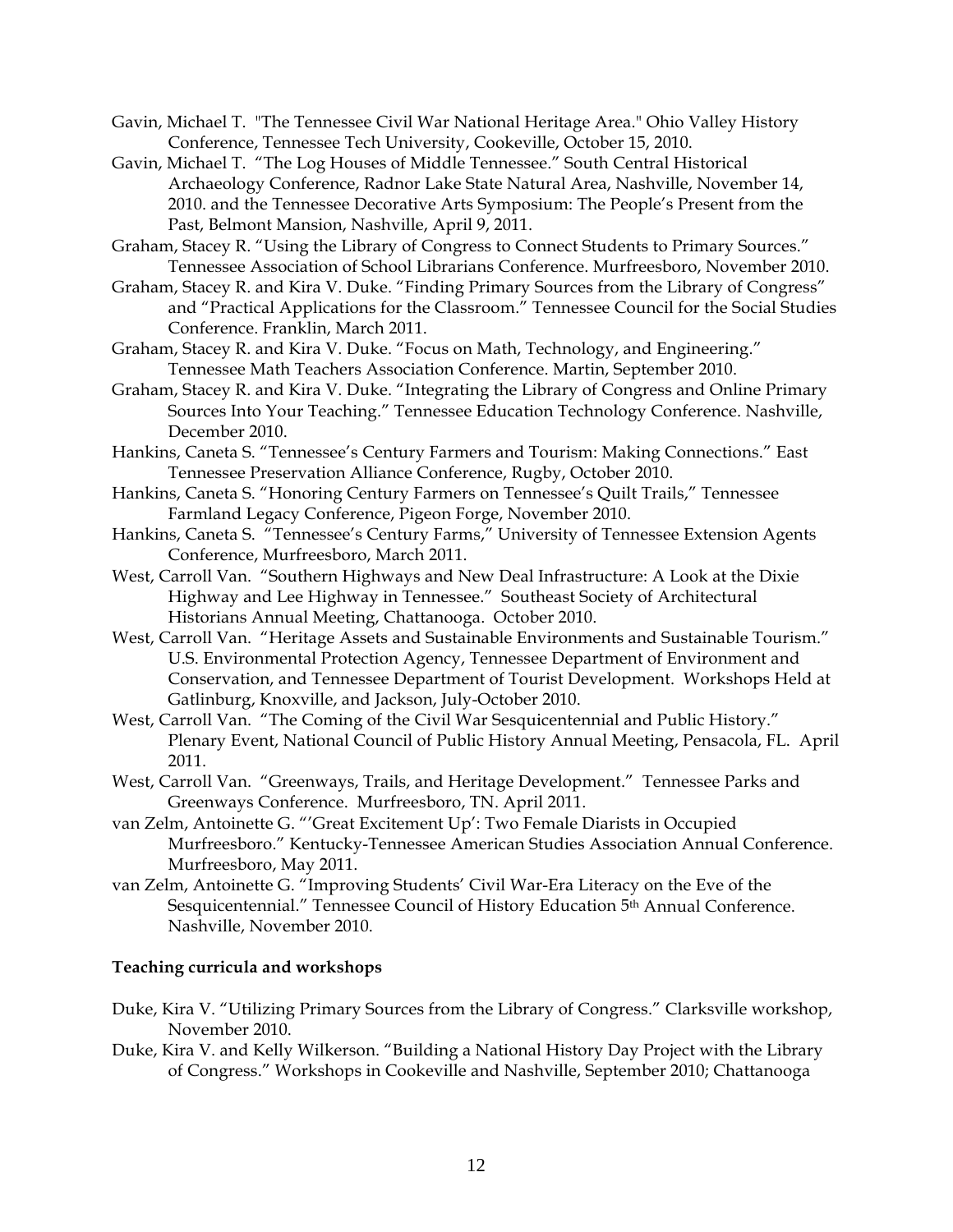and Memphis, October 2010; Greeneville, November 2010; Dyersburg, January 2011; Nashville, April 2011.

- Duke, Kira V. and Stacey R. Graham. "Incorporating the Library of Congress and Teaching with Primary Sources Across Tennessee Into your Classroom." Level I Institute with Knoxville City Schools. Knoxville, June 2011.
- Duke, Kira V. and Stacey R. Graham. "Introduction to Teaching with Primary Sources and the Library of Congress." Pellissippi State Community College and Roane State Community College presentations. Oak Ridge, October 2010.
- Duke, Kira V. and Stacey R. Graham. "Teaching Environmental Science with the Library of Congress Primary Sources." Middle Tennessee State University, Center for Educational Media Webcast. Murfreesboro, November 2010.
- Duke, Kira V. and Stacey R. Graham. "Using Historic Sites as Primary Sources: Oaklands Historic House Museum." Joint Workshop with Oaklands Historic House Museum. Murfreesboro, November 2010.
- Graham, Stacey R. and Kira V. Duke. "Incorporating Teaching with Primary Sources in Your Classroom: The Next Steps." East Tennessee History Center workshops. Knoxville, September 2010 and January 2011.
- Graham, Stacey R. and Kira V. Duke. "Introduction to Teaching with Primary Sources Across Tennessee." DeKalb County and Memphis City Schools teacher in-service presentations, July 2010; Shelby County, Hamilton County, and Metro Nashville, August 2010; Knox County, February 2011.
- Graham, Stacey R. and Kira V. Duke. "Introduction to Teaching with Primary Sources and the Library of Congress." Teaching American History presentation. Knoxville, June 2011.
- Graham, Stacey R. and Kira V. Duke. "Introduction to Teaching with Primary Sources Across Tennessee and the Library of Congress." East Tennessee History Center workshops. Knoxville, September 2010 and January 2011.
- Graham, Stacey R. and Kira V. Duke. "Teaching with Political Cartoons from the Library of Congress." Middle Tennessee State University, Center for Educational Media Webcast. Murfreesboro, September 2010.
- Graham, Stacey R. and Kira V. Duke. "Using Maps from the Library of Congress." Middle Tennessee State University, Center for Educational Media Webcast. Murfreesboro, April 2011.
- Graham, Stacey R., Kira V. Duke, Perry Louden, and Clifton Kaiser. "Using Library of Congress Teaching with Primary Sources: Teachers' Experiences." Middle Tennessee State University, Center for Educational Media Webcast. Murfreesboro, February 2010.
- Graham, Stacey R., Kira V. Duke, and Carroll Van West. "Civil War: Home Front in Tennessee." Civil War Summer Institute. Murfreesboro, July 2010.
- Hankins, Caneta S. "Agriculture in Tennessee" and "Historic Farms Resources for Educators," *Teaching with Primary Sources Across Tennessee* Newsletter, November 2010.
- van Zelm, Antoinette G. "Partner with Us to Tell the Whole Story: Heritage Education Resources from the Tennessee Civil War National Heritage Area." America's Best Idea in Middle Tennessee Workshop. Nashville, July 2010.
- West, Carroll Van and Lisa N. Oakley. "Teaching New Deal History in East Tennessee." East Tennessee Historical Society Teacher Workshop, Norris, TN. July 2010.
- West, Carroll Van and Kira V. Duke. "Forging Ahead: The New Deal in East Tennessee." East Tennessee History Center workshop. Knoxville, May 2011.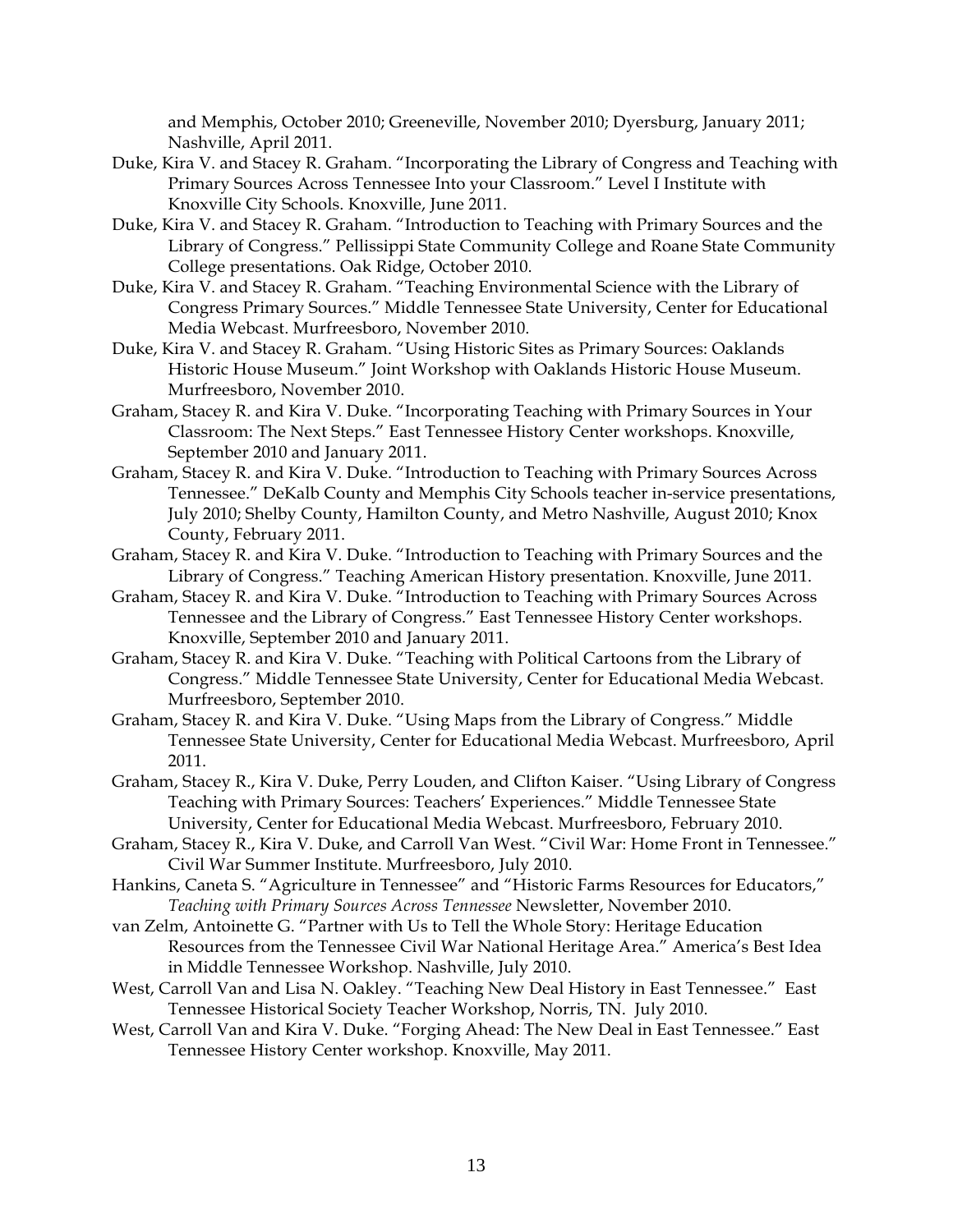## **Professional Recognition**

## Duke, Kira

Tennessee Council for History Education, Board Member.

#### Hankins, Caneta S.

National Trust of Northern Ireland, Ulster-American Folk Park, County Tyrone. Rogana project reviewer. Tennessee Farmland Legacy Partnership, Representative. Tennessee's Downtowns, application reviewer for Tennessee Main Street Program.

#### Holder, Laura S.

Battle of Franklin Trust, Marketing Committee. Tennessee Civil War Sesquicentennial Commission, Board Member.

#### Owens, Anne-Leslie

American Studies Association, Kentucky-Tennessee Chapter, Program Chair and Vice President. American Studies Association, Kentucky-Tennessee Chapter, President.

#### van Zelm, Antoinette G.

SAWH (Southern Association for Women Historians), Chair, Mentoring Committee H-NET: H-SAWH Listserv: Book Review Editor and Publications Committee

## West, Carroll Van.

Tennessee Civil War Sesquicentennial Commission: Co-Chair National Trust for Historic Preservation: Board of Advisors. Library of Congress: Teaching with Primary Sources National Advisory Committee. Center for Great Plains Studies, University of Nebraska: Associate Fellow National Council for Public History: Civil War Sesquicentennial Committee Chair Mississippi River Natural and Recreational Corridor: Board Member Centennial Park Planning Committee, Nashville. Member and presenter at public meetings. Tennessee Newspaper Digitalization Project. Advisory Committee Member. University of Tennessee Press: Advisory Board Member Tennessee Civil War Preservation Association: Advisory Board Member